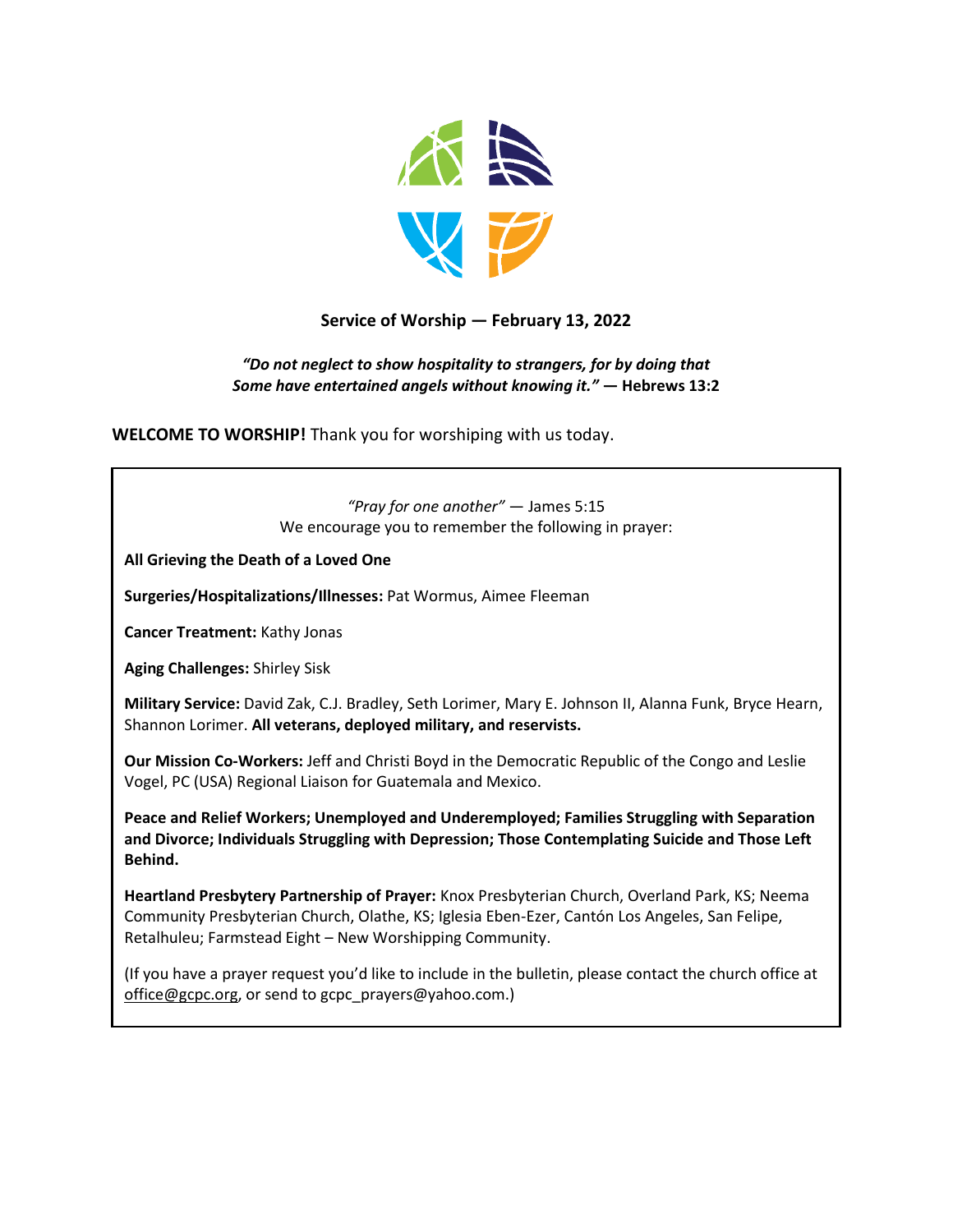# **SPOTLIGHT**

**RECORD YOUR ATTENDANCE AT TODAY'S WORSHIP SERVICE WITH OUR VIRTUAL ATTENDANCE**  PAD: Click this link: [https://bit.ly/GCPCattendance,](https://bit.ly/GCPCattendance) or scan the QR Code below, and it will take you to the link.



**CARE KITS:** Our youth packed care kits that you are free to take and pass out to people on street corners or wherever you see someone who could use one. Look for baskets between the doors of the main entrance and Weekday Entrance with Zip-lock bags full of goodies. Take as many as you desire.

**CONTACTING STAFF:** A reminder that the GCPC church building has returned to normal operations. The office is open from 8am to 4pm. To reach a staff member by e-mail:

Rev. Sue: [sue.trigger@gcpc.org](mailto:sue.trigger@gcpc.org) Rev. Mitch: [mitch.trigger@gcpc.org](mailto:mitch.trigger@gcpc.org) Rebecca Prater (music dir.): [rebecca.prater@gcpc.org](mailto:rebecca.prater@gcpc.org) Miles McDonald (youth dir.): [miles.mcdonald@gcpc.org](mailto:miles.mcdonald@gcpc.org) Patrick Bell (office admin.): [patrick.bell@gcpc.org](mailto:patrick.bell@gcpc.org) Tara Hyder (finance admin.): [finance@gcpc.org](mailto:finance@gcpc.org)

**HOW TO PLEDGE DURING THIS TIME:** We encourage those who normally put their pledge in the offering plate each Sunday to mail their pledges to the church. The Finance Administrator will get them and see that they are deposited in a timely fashion. You may also make your pledge online at [gcpc.org.](https://gcpc.org/about-us/donate.html)

### **ADULT**

#### **ADULT SUNDAY SCHOOL OFFERINGS: 10:45am TODAY**

**February 13 — February 20: Follow Me: Sabbath Practices:** Christians who wish to explore Sabbath keeping need to have a rich and realistic debate about what specific forms Sabbath practice might take today. Within the complexities of contemporary culture, no specific plan will be accessible to all, and it will be important not to turn the Sabbath into a day that reeks of condemnation rather than gift, as some have done in the past. But pondering, discerning, and having hard conversations about what our present way of living in time is doing to us and how we can respond — this is a good thing indeed. You can Zoom in at: https://tinyurl.com/yanmupj9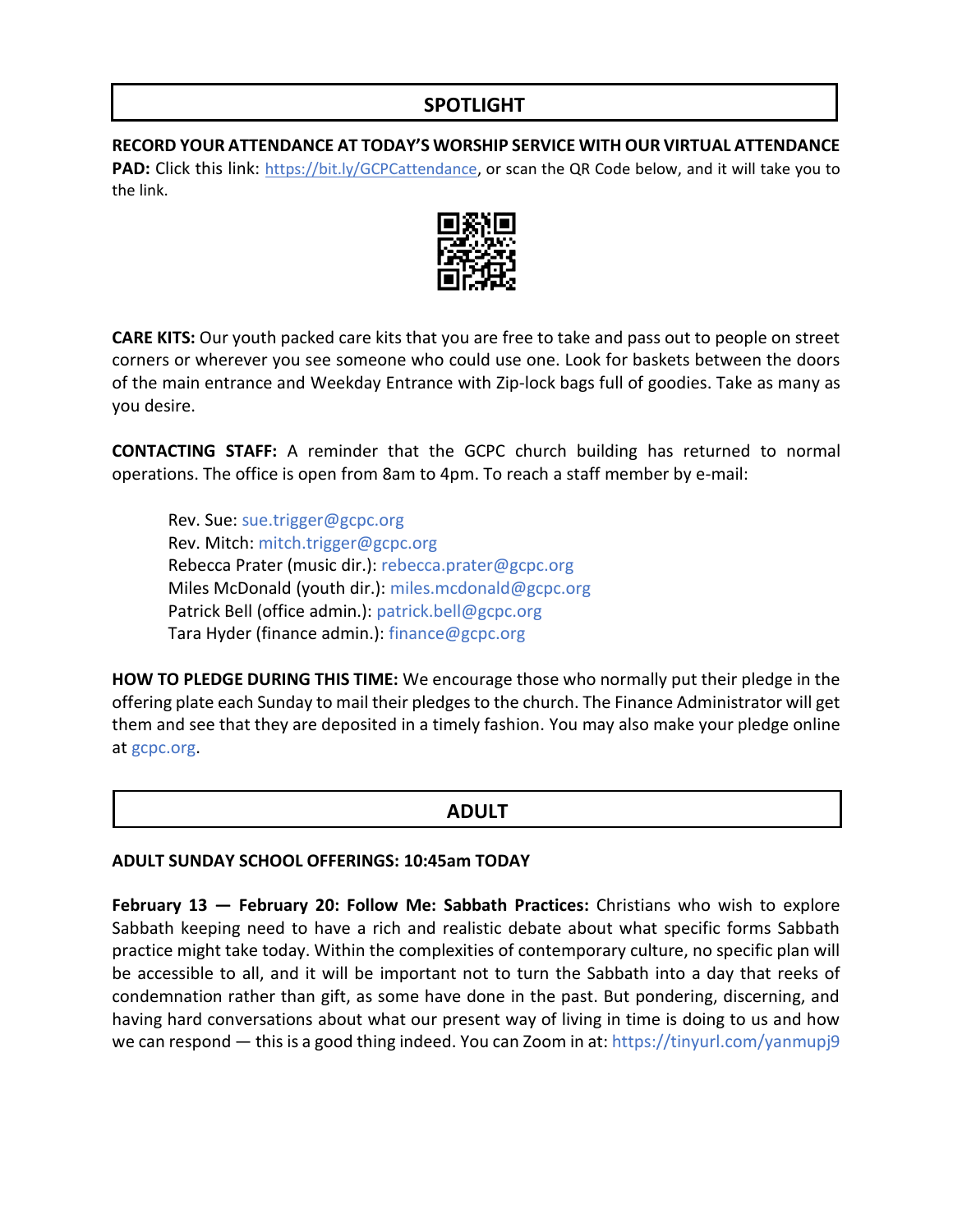**January 9 — February 20: The Reason for God: Belief in an Age of Skepticism:** Timothy Keller, the founding pastor of Redeemer Presbyterian Church (PCA) in New York City, addresses the frequent doubts that skeptics, and even ardent believers, have about religion. Using literature, philosophy, real-life conversations, and potent reasoning, Keller explains how the belief in a Christian God is, in fact, a sound and rational one. To true believers he offers a solid platform on which to stand their ground against the backlash to religion created by the Age of Skepticism. And to skeptics, atheists, and agnostics, he provides a challenging argument for pursuing the reason for God. We recommend participants use a copy of the book as well as the discussion guide. The discussion guide is available from Pastor Sue today. The books have been ordered. The book is also available on Kindle from Amazon for those who prefer an electronic copy. Get yours at: <https://www.amazon.com/Reason-God-Belief-Age-Skepticism/dp/1594483493>**.** You can Zoom in at:<https://tinyurl.com/krd5pz84>

## **CHILDREN**

**SAVE THE DATE! VACATION BIBLE SCHOOL IS JUNE 6–10, 9AM–12PM:** At Discovery on Adventure Island VBS, your students will enjoy an interactive, energizing, Bible-based good time on their quest for God's great light. They will become explorers and discover how God's light shines on us and how we can reflect that light as we live each day. Contact Rev. Sue at [sue.trigger@gcpc.org](mailto:sue.trigger@gcpc.org) for more information.

### **YOUTH**

**YOUTH SUNDAY PLANS:** Thanks to everyone who came to our planning session last Sunday; we got a lot done! If you were not able to attend, we still want you to take part! We have several small reading parts that we need to fill, so please contact Miles if you are able and willing. We would also like EVERYONE to participate in our passing of the peace by sending in a super short video of yourself saying "peace be with you" (or something similar). Send videos to [youth@gcpc.org.](mailto:youth@gcpc.org)

**SOUPER BOWL OF CARING — THIS SUNDAY:** It has been difficult to have students involved in this important food drive while we are worshiping virtually this year. We do need to gather up our donations today, however, and have them ready for Harvesters to pick up. Please come after worship on Sunday 10:30am (ish), and we can attend Sunday School together in a hybrid way either before or after gathering our donations.

**SUNDAY SCHOOL THIS WEEK:** We have some great leaders and great topics for discussion in Sunday school these days, we just wish we had more of our students around to get something out of them! There isn't a Connect gathering this Sunday, so maybe more of you will be able to attend Sunday morning either in person after gathering Souper Bowl of Caring donations or on Zoom!<https://us02web.zoom.us/j/5784595517?pwd=RFlwNkltcUtISVQ4czFQNXRyYUdHZz09>